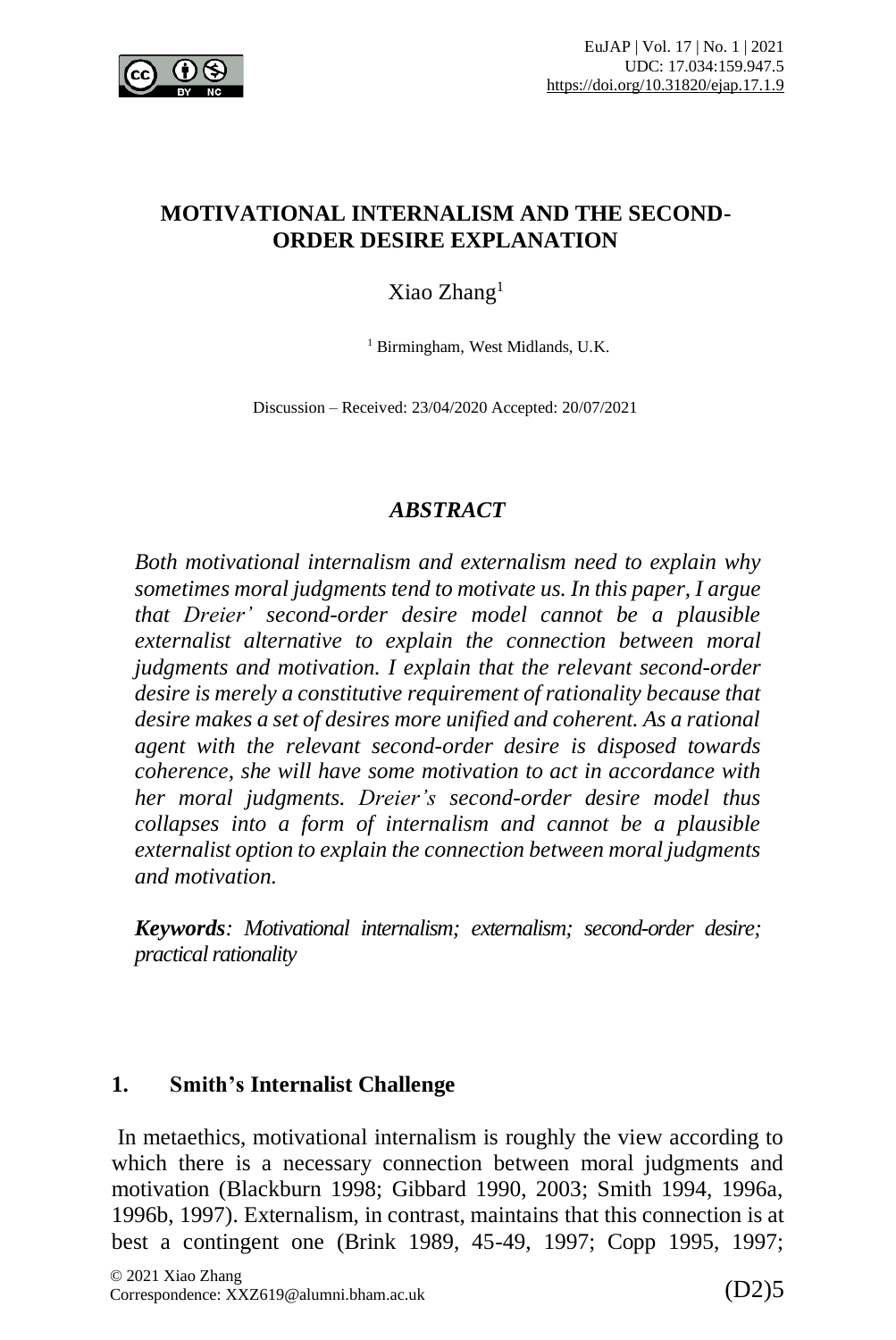Lillehammer 1997; Shafer-Landau 2003, 145-147; Sayre-McCord 1997; Svavarsdóttir 1999; Zangwill 2003, 2008). Yet, even if externalism were true, its defenders would still need to explain why at least our moral judgments usually tend to motivate us.

Michael Smith, in his ground-breaking work on this topic, criticizes externalism with the famous fetishism argument. The fetishism argument begins from an ordinary observation that is normally accepted by both internalists and externalists. Suppose that I am engaged in a discussion with a fundraiser for a local charity that aims to improve the situation of homeless people. Let us further imagine that, initially, I have no intention to donate any money to the charity because I think that some homeless people should seek employment instead of relying on charities' help. During the conversion, however, the fundraiser tries to persuade me that the majority of homeless people cannot work for different personal reasons. And, even if some of them could really work, they cannot always successfully secure jobs sufficiently quickly. The fundraiser further explains that her charity raises money not only to provide basic necessities for homeless people, but also to run political campaigns that hopefully can resolve the issues faced by the homeless. Now, if I am convinced by the fundraiser, I will begin to believe that it is morally right for me to give at least some money to the charity. Usually, we can also expect that I will thereby come to have some motivation to actually do so.

The previous case illustrates how, when you change your moral judgment about whether you should give some money to a local charity, your corresponding motivation to make the donation also tends to change accordingly. This phenomenon is so common that we can conclude that 'a change in motivation follows reliably in the wake of a change in moral judgment' (Smith 1994, 71). Both internalists and externalists then face the burden of having to explain why this is the case.

As internalists generally believe that there exists a necessary connection between moral judgments and motivation, it will be easier for them to explain the previous phenomenon. Internalists have already introduced different forms of internalism that can explain the reliable connection between moral judgments and motivation. For example, Smith puts forward a form of conditional internalism which suggests that practical rationality is a condition that must be satisfied in order for there to be a reliable connection between moral judgments and motivation. Here, we can see Smith's (1994, 61) own formulation of internalism: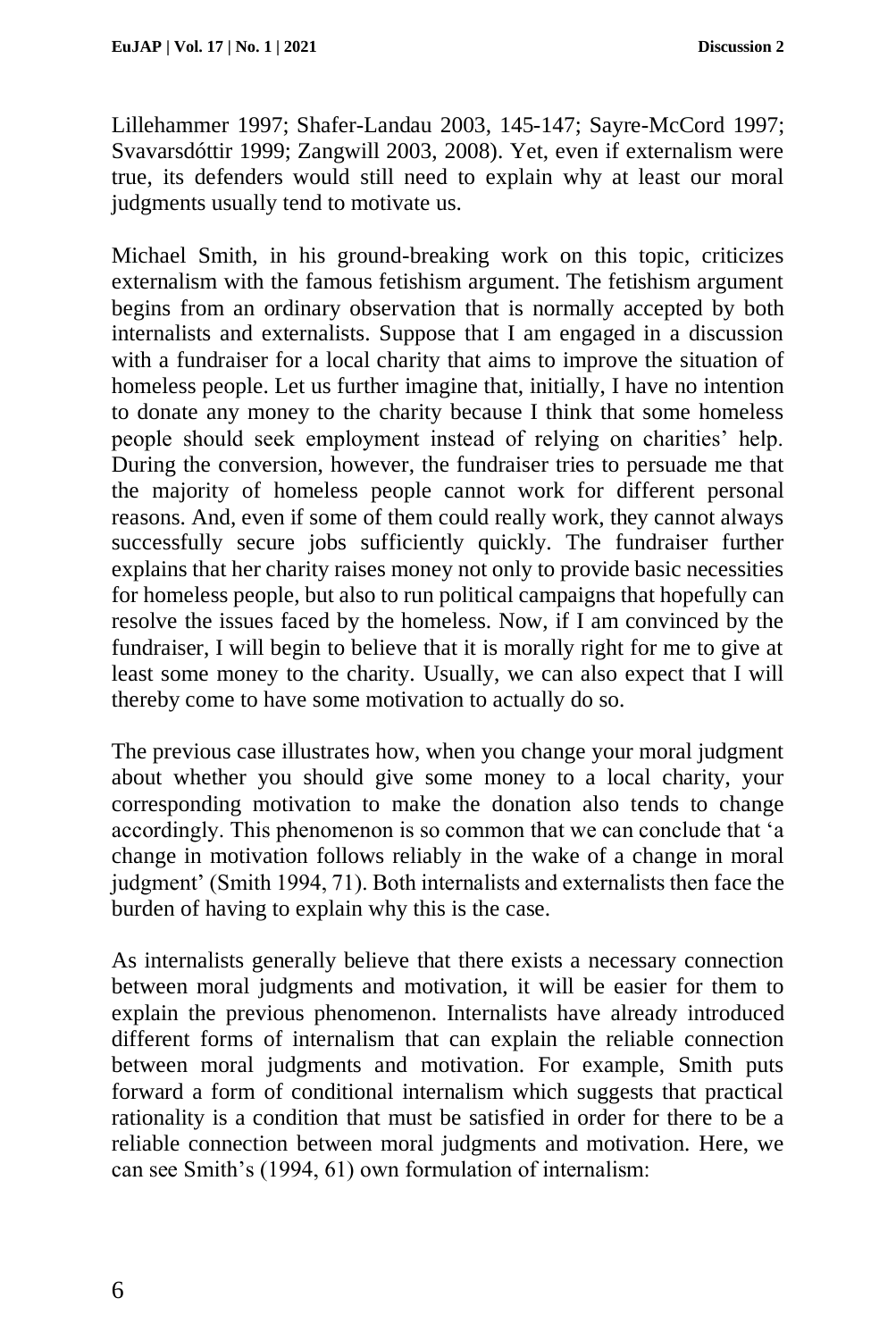*The Practicality Requirement:* [Necessarily], if an agent judges that it is right for her to  $\varphi$  in circumstances C, then either she is motivated to φ in C or she is practically irrational.

Although externalists deny that there is that kind of an internal connection between moral judgments and motivation, they still need to explain why at least sometimes moral judgments tend to motivate us. As externalists claim that moral judgments at most motivate contingently, they would see to provide an explanation of why we generally tend to be motivated to act in accordance with our moral judgments from something else. At this point, Smith has assumed that the externalists would have to explain the connection between moral judgments and motivation by relying on a certain additional desire, namely the *de dicto* desire to do whatever is right (Smith 1994, 74; Smith 1997, 112).

Yet, according to Smith (1994, 75; 1997, 113), the previous externalist explanation that relies on the *de dicto* desire to do whatever is right is counterintuitive. To see this, let us imagine that an agent judges that it is right to help her friends and family and also has a corresponding desire to help her friends and family. On the externalist account, the agent's desire to help her friends and family in this case derives from her non-derivate desire—the *de dicto* desire to do whatever is right. This means that the agent desires to help her friends and family because she desires to do whatever is right, and helping her friends and family just happens to be the right thing. However, the externalist account of how an agent should be motivated does not seem to fit our ordinary understanding of good people's psychology. We would normally expect that a morally good person cares non-derivatively about the well-being of her friends and family rather than the abstract property of moral rightness. Therefore, Smith (1994, 75) argues that if an agent were motivated by the *de dicto* desire to do whatever is right, she would have a moral fetish.

# **2. Dreier's Second-order Desire Model**

Externalists have tried to avoid Smith's fetishism objection by attempting to explain the reliable connection between moral judgments and motivation in ways that do not rely on the *de dicto* desire to do whatever is right (Copp 1995,1997; Cuneo 1999; Dreier 2000; Lillehammer 1997). In order to pursue this externalist strategy successfully, externalists will need to explain the recognized reliable connection between moral judgments and motivation in a way that is both compatible with externalism and able to avoid the fetishism objection. In this section, I focus on James Dreier's (2000) second-order desire model.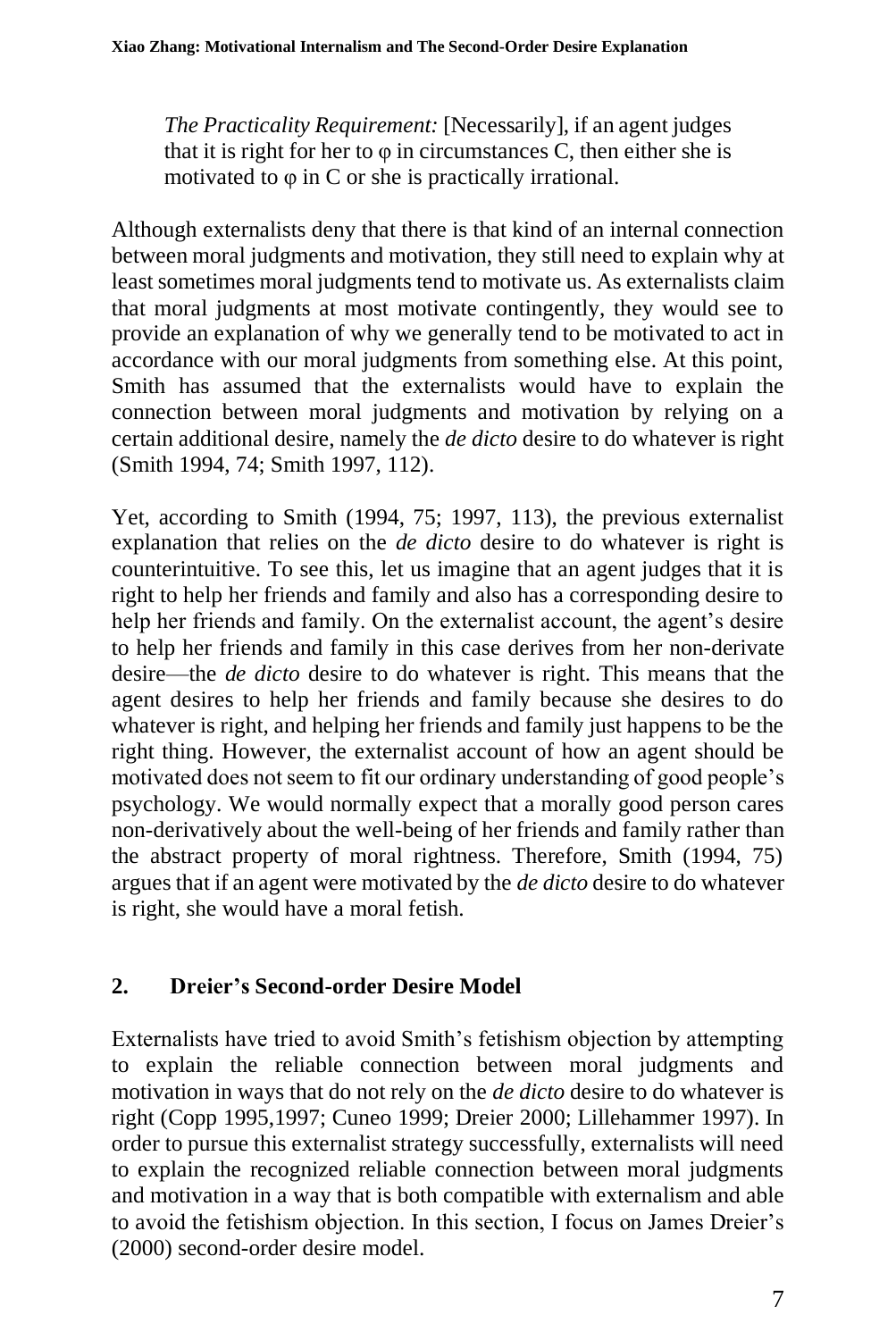In order to explain what such a second-order desire is, Dreier begins from a maieutic end. A maieutic end is an end that is 'achieved through the process of coming to have other ends' (Schmitz 1994, 228; cf. Dreier 2000, 630). Suppose that you want to have a rewarding career, and, because of this, you want to pursue a career in medicine. Pursuing a career in medicine necessarily requires adopting other ends, such as the goal of relieving the patients' suffering and the goal of saving their lives. Effectively, the end of having a rewarding career in this case is also an end to have other ends in professional life, all of which make the career you end up choosing rewarding. Here, the end of having a career in medicine is a maieutic end because it can only be pursued through having other ends.

The previous discussion suggests that having a maieutic end requires having some other ends. In this way, a maieutic end resembles a secondorder desire the having of which also requires having first-order desires. Dreier thinks that we should be able to explain the reliable connection between moral judgments and motivation by assuming that a most ordinary agent has the second-order desire to desire to do what she judges to be right. This enables us to formulate the following view:

*The Second-order Desire Model:* Take an agent who has a second-order desire to desire to do what she judges to be right. If that agent judges that it is right for her to  $\varphi$  in circumstances C, then her relevant second-order desire will produce a firstorder desire to  $\varphi$  in her, given that this desire is a desire she desires to have.

In response to Smith's objection, Dreier provides three reasons why he thinks that Smith is wrong (Dreier 2000, 636-637). Dreier first argues that nobody in the debate should complain about the relevant second-order desire itself because we should expect that an ordinary moral agent will have that desire. Imagine an agent who is not sure about what the rightmaking features of an action are. Suppose that the agent is then asked: if someday you are able to figure out what the right-making features of the action are, would you hope to be motivated by those right-making features? As Dreier puts it, we would certainly expect the agent to say 'yes'—to confirm that she would desire herself to be motivated by the right-making features of an action in the future. If the agent instead hoped that she would not be motivated by those right-making features in the future whatever they are, she would not seem to count as a good moral agent.

Secondly, Dreier also considers whether the relevant second-order desire would play too much of a role in the previous account of moral motivation,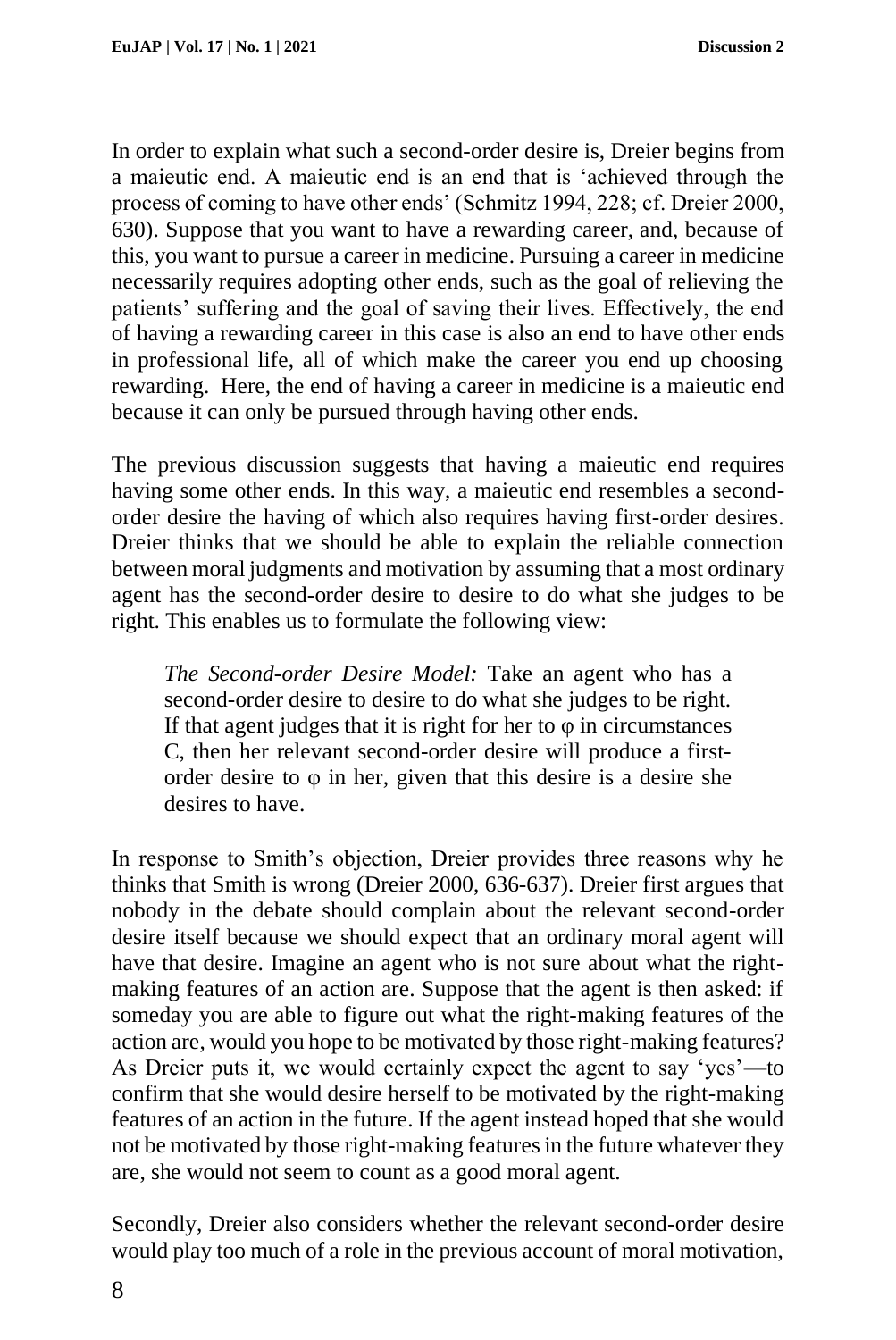which he believes to be the most important concern behind the internalist objections. If that were the case, internalists could argue that the relevant second-order desire is merely another kind of the *de dicto* desire to do whatever is right. Yet, according to Dreier, the relevant second-order desire plays only a limited role in the account—a role that is not objectionable. Once the second-order desire in question produces the relevant first-order desire in the wake of a change in one's moral judgments, the relevant second-order desire does not need to maintain the first-order desire after that. Consequently, the relevant second-order desire plays, according to Dreier, only a very limited causal role in explaining how an agent becomes motivated to act in accordance with her moral judgments.

Dreier's own illustration of this second point is the following (Dreier 2000, 636-637). Let us imagine that David judges that it is right to stop using chimps in medical research. In this case, the relevant second-order desire in him would generate a first-order desire to stop doing so in the way described above. After this point, David's first-order desire can play a motivating role by itself, and it can even produce other first-order desires. For example, that first-order desire to end using chimps in medical research can generate a new first-order desire to use other substitutes or a first-order desire to stop other researchers who continue to use chimps in their medical research. That said, all of David's first-order desires in this case are *de re*  desires that are not derivative of any other first-order desires and so they cannot be accused of being fetishistic.

The third and last point Dreier makes can be seen as a further development of his second claim. Dreier claims that the resulting first-order desires are not conditional on rightness. To see why this would be the case, Dreier (2000, 637) invites us to compare the following two formulas that both try to describe David's relevant first-order desire in the previous example:

- 1. David desires that David does *x*
- 2. David desires that David does *x* so long as *x* is right

According to Drier, the first formula describes David's first-order desire in the previous case correctly, whereas the second formula appears to misunderstand David's first-order desires. Arguably, if David comes to have the first-order desire to end using chimps in medical research, this first-order desire will thereafter exist and function without being influenced by the judgment that it is wrong to use chimps in medical research. This view coheres with Dreier's second point according to which the relevant second-order desire plays only a limited causal role in an agent's process of acquiring motivation.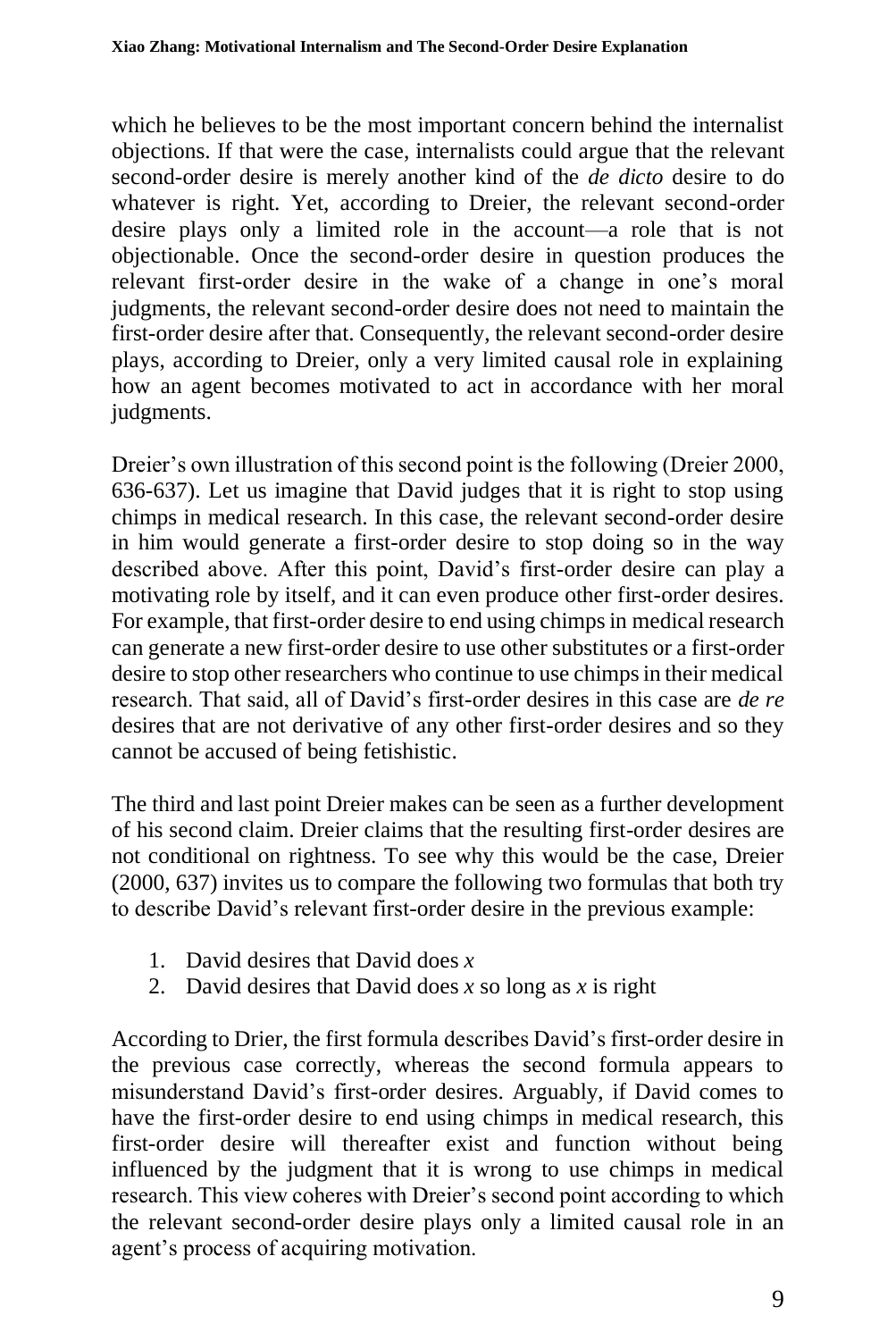#### **3. The Second-Order Desire Model Collapses into A Form of Internalism**

In the previous section, I examined whether the second-order desire model, as a version of externalism, is able to explain the reliable connection between moral judgments and motivation in a non-fetishistic way. At least for the purpose of this paper and on the basis of Dreier's responses, I am willing to grant that perhaps it can. Rather, what I want to challenge next is whether this account is compatible with externalism itself. In the rest of this section, I will, however, try to argue that the relevant second-order desire required by Dreier's model is a constitutive requirement of rationality itself. This means that the fundamental problem of the secondorder desire model is that it collapses into a form of internalism and so the response cannot be available to externalists.

Let us then begin from of what practical rationality is generally thought to consists.<sup>1</sup> According to Michael Smith himself, in order to be fully rational, an agent has to meet four requirements: she should have no false beliefs, she should have all the relevant true beliefs, she should have a systematically justifiable set of desires and she should not suffer from any physical or psychological disturbances (Smith 1994, 156-161; 1995, 112- 116; 1996a, 160; 2002, 311-315).

To see why the relevant second-order desire to have the first-order desires that match one's moral judgments would be required by the previous

<sup>&</sup>lt;sup>1</sup> Here, it is worthwhile to consider an objection to Smith's concept of practical rationality, which was first stated by Alex Miller (2003, 221), and echoed by Roskies (2003, 53) and Strandberg (2013, 29-31). On Miller's view, Smith tends to think that, when the additional condition—being practically rational—has not been met, something blocks the normal way in which moral judgments give rise to motivation. This entails that, when the relevant condition has been met, the cases in which moral judgments fail to motivate cannot exist. This entailment thereby leads to the concern that Smith formulates his view merely by precluding all the situations where the counterexamples could be put forward. All that is left of internalism is thus the claim that internalism is true except when internalism is not true. Actually, it seems that the condition in which there is no connection between moral judgments and motivation has been given an insubstantial characterization. Because of this, the resulting forms of conditional internalism become trivial.

Yet, Smith's conditional internalism will not be trivially true simply because it formulates the condition which it then uses to deal with counterexamples. In this section, I will discuss that in order to count as fully rational, an agent has to satisfy four requirements. This description of the requirements for being fully rational provides an informative, substantial characterization of the condition. In Section 4.2, I will provide an independent, substantial explanation of the condition in which moral judgments must lead to motivation. Since moral agents in the counterexamples fail to satisfy the proposed internalist condition, it is understandable that they remain unmotivated by their relevant moral judgments.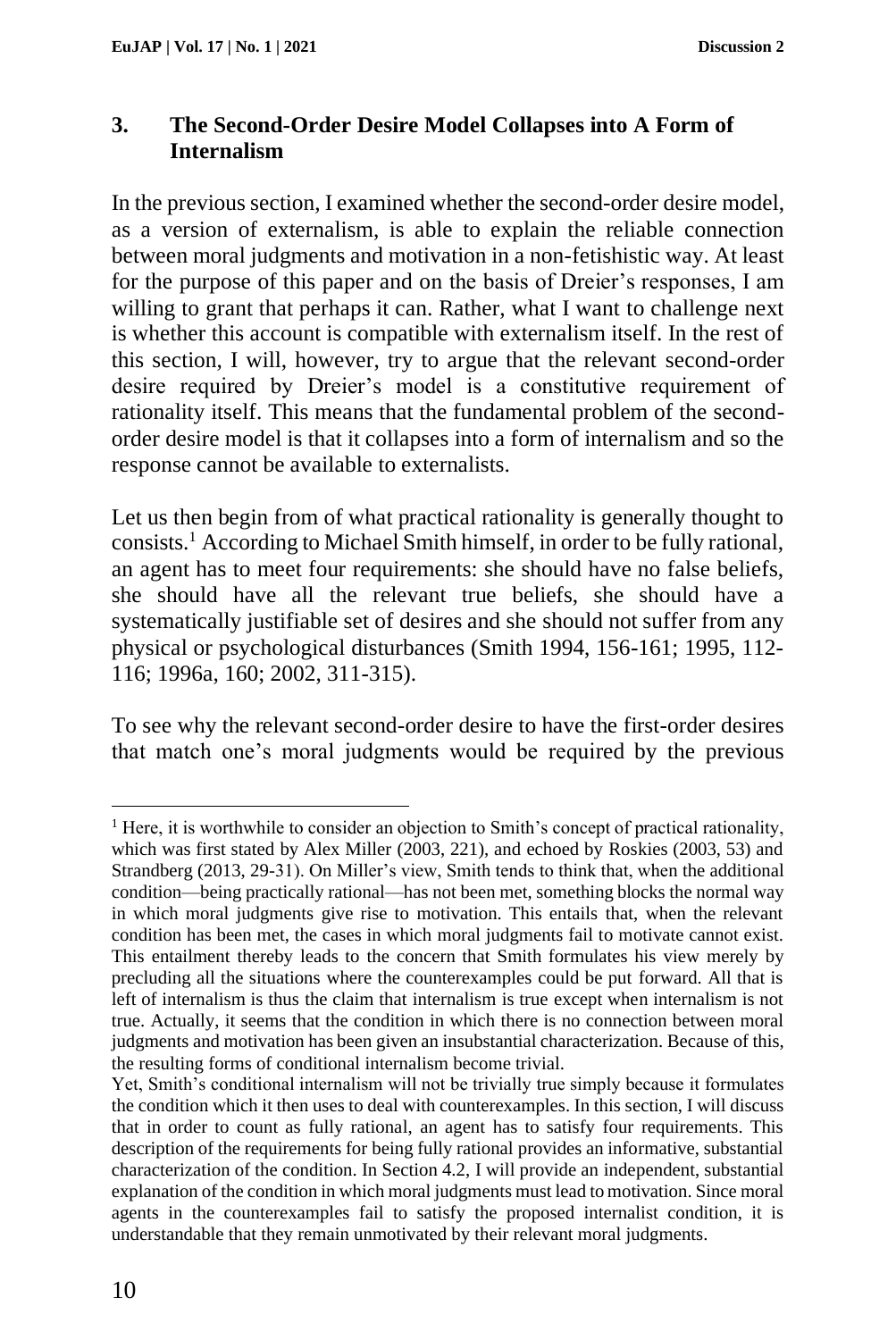constitutive requirements of rationality, we need to focus on the third requirement of rationality—that of having a systematically justifiable set of desires. By this third requirement, Smith means that a rational agent must have coherent and unified sets of desires. This is to say that a rational agent's desires do not first of all tend to conflict with each other—they do not pull the agent towards different directions at the same time. Additionally, the desires in the set support each other: they are in harmony with each other.

We can then consider in more detail how we should understand what it is for a set of desires to be coherent and unified. For example, if I feel cold, I may come to have a desire to turn up the heating and to put on more clothes. I might also come to have a desire not to open the window as doing so would bring even more cold air into the room. I might even have a higherorder desire to desire to take measures to keep the room warm. In addition, if there are other people in the room, I might continue to desire that those people also both desire and do as I do. My desires in this case are what Smith calls a systematically justifiable set of desires. It is evident that my desires aim at the same direction and they support one another rather than contradict with each other. Because of this, having such a set of coherent and unified desires should be thought of as rational—the desires in the set will finally lead to achieving what you most care about.

Of course, sometimes there will unavoidably be situations in which you will have different first-order desires that are not very coherent or unified, and sometimes those desires may even contradict each other. For example, you may have a set of desires concerning which methods of transport you would like to use for travelling. This set can include a desire to take a bus to work, a train when travelling to other cities nearby, and a desire to fly when you go abroad. At least initially, could the previous set of desires be made more coherent and unified?

At this point, Smith argues that a fully rational agent's disposition towards coherence and unity will under some circumstances change her desires (Smith 1994, 159-161; 1997, 94). The rational disposition towards coherence and unity can, for example, produce general desires that will support the more specific desires and also these new general desires will in some cases destroy some of the previous first-order desires that do not fit them. Smith would then ask you to consider whether the previous specific desires would be more systematically justifiable if a more general desire which could justify and explain those specific desires were added to your psychological make-up. For example, you could add a general desire—a desire to choose the most affordable and convenient means to go where you want to go—to your set of desires. This general desire could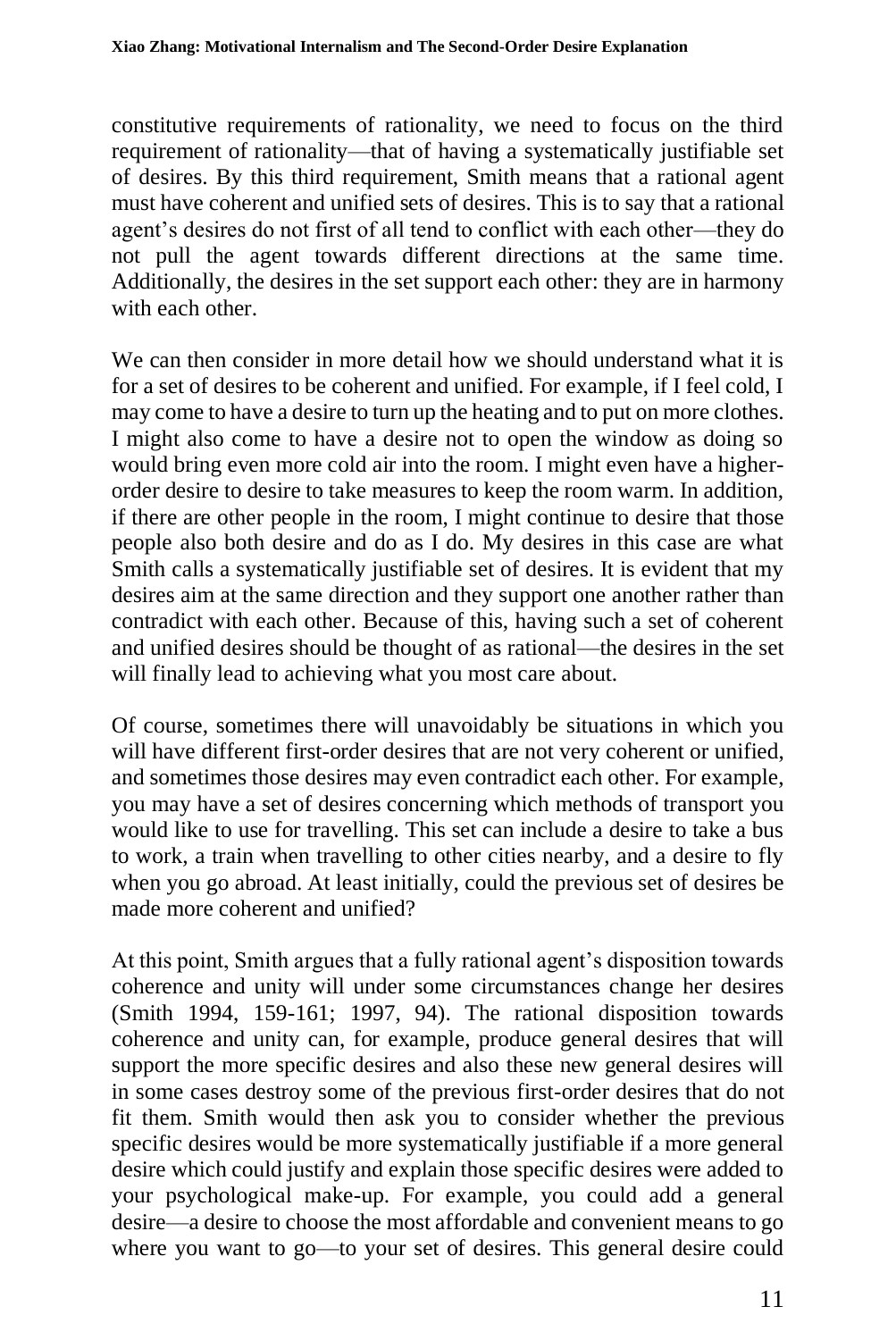justify the previous set of desires by explaining why you would not want to travel to a faraway country by bus given that it is obvious that traveling by plane to another country is often more convenient and more economical. With the new added general desire, the relevant set of desires will be more systematically justifiable and thus more unified and also rationally preferable.

Analogously, we can argue that the second-order desire to desire to do what you judge to be right would be required by rationality, exactly in the same way as the general desire to travel in the most economical and convenient way is required in the case above. Consider, for example, an agent who has various moral desires, desires to treat her friends well, to keep her promises, to not cause physical harm to anyone and so on. These first-order desires are all distinct from one another because they are all related to different kinds of behaviour. However, a second-order desire to desire to do what one judges to be right would in this case justify and explain why the agent has the previous desires to do all the different things that she judges to be right. It could then be argued that the desiderative set also becomes more rationally preferable as a consequence of having that second-order desire.<sup>2</sup>

If, as I have just argued, the relevant second-order desire discussed by Dreier is required by the fundamental constitutive requirements of rationality—coherence and unity, having a second-order desire to do what one judges to be right (that will produce a first-order desire) is a matter of fulfilling a constitutive requirement of rationality. This means that a rational agent, who satisfies the constitutive requirements of rationality, would have the second-order desire to desire to do what she judges to be right. Assuming that the agent must also have the desires that she desires to have (given her constitutive disposition towards coherence), Dreier's second-order desire model thus entails that a rational agent will necessarily have at least some motivation to act in accordance with her moral judgments. If the agent did not, she would be less coherent and less rational as well.

<sup>&</sup>lt;sup>2</sup> Someone might worry that the argument in this section does not show that rationality requires an agent to have the relevant second-order desire. Rather, the argument only shows that rationality requires an agent to have the relevant second-order desire if she has already had various moral desires. This worry seems to treat various moral desires as a premise of my argument. But that is not the reason why I employ various moral desires in my example. Those various moral desires are employed merely to show that the relevant second-order desire can make an agent's various moral desires more rationally preferable when she conducts moral deliberation. It would be too demanding to assume that an agent cannot have different moral desires when conducting moral deliberation.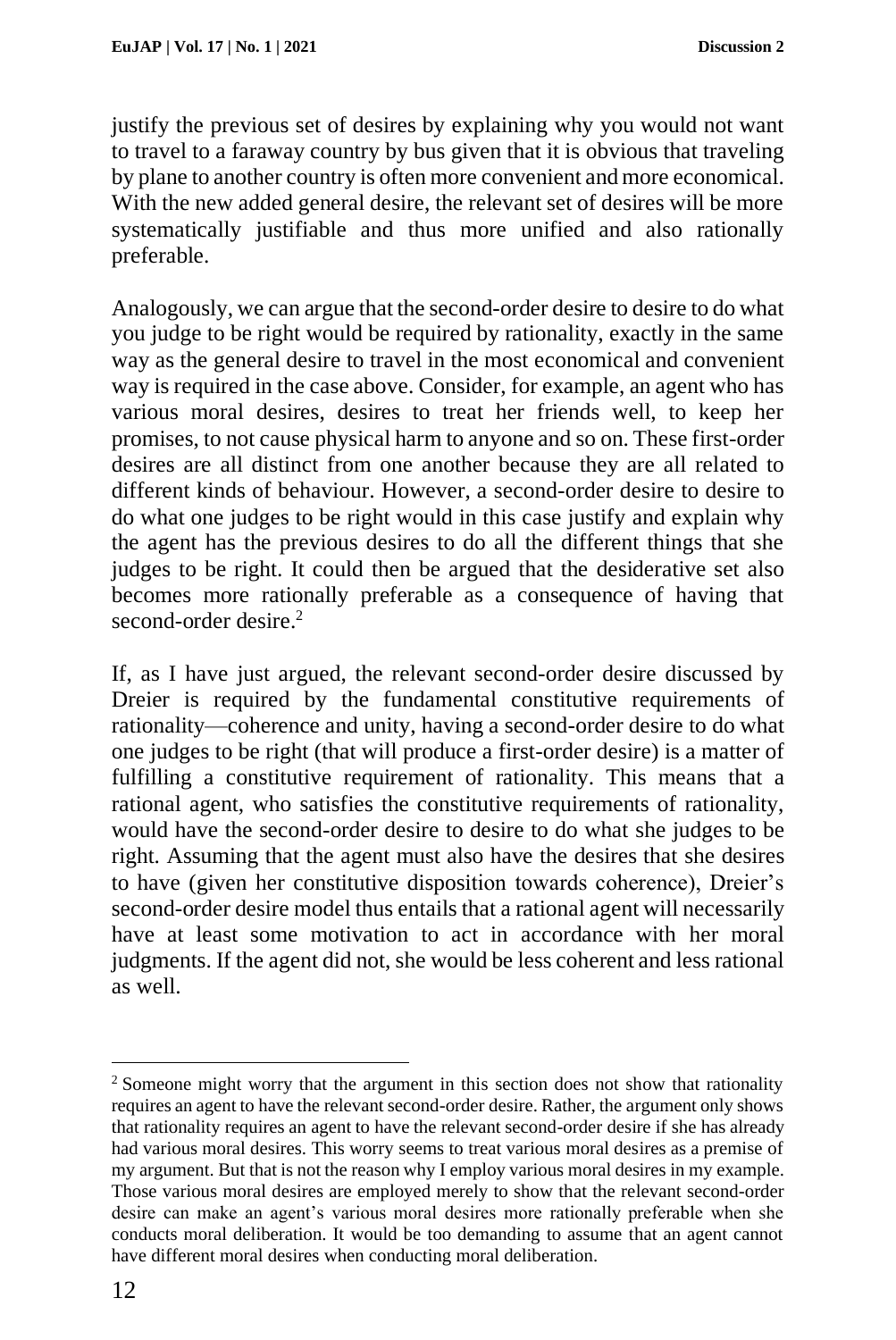This consequence furthermore means that Dreier's second-order desire model actually entails a form of conditional internalism the acceptance of which creates a commitment to a necessary connection between moral judgments and motivation. As a result, it seems that what Dreier proposes on the basis of the relevant second-order desires cannot be an entirely new externalist solution to the problem of moral motivation. Rather, the secondorder desire model has actually collapsed into a form of internalism.

## **4. Responses to Objections**

I have argued that the second-order desire model collapses into a form of conditional internalism. Before concluding, I shall consider two objections which the externalists might put forward to my argument. The first objection claims that the second-order desire model does not collapse into a form of internalism. The second objection further claims that, even if the second-order desire model collapses into another proposal, that proposal cannot be a form of internalism. In response, in the rest of this section, I will argue that both potential objections are implausible.

# **4.1 A Response to Sayre-McCord's Objection**

The externalists may refuse to accept my argument that the second-order desire model collapses into a form of internalism. They could, for example, challenge the claim that a more general back-ground desire can make a given set of desires more coherent, unified and therefore also more rational (Sayre-McCord 1997, 75). If, arguably, a more general desire cannot make a given set of desires more coherent and unified, then an agent who comes to have such desires cannot be thought of as more rational. Furthermore, it could also be claimed that the relevant second-order desire of Dreier's model cannot contribute to making an ordinary moral agent more rational either. If this were right, we would have no reason to believe that the second-order desire model collapses into a form of internalism as I have suggested.

To illustrate this concern, we can consider Geoffrey Sayre-McCord's case of choosing an ice cream (Sayre-McCord 1997, 75). If we suppose that Smith's view is true, then, if I have a desire for coffee ice cream, my set of desires could be argued to exhibit more coherence and unity if a more general unconditional desire for ice cream were added to my current desiderative profile. My set of desires could be claimed to be more coherent and unified because the newly added general desire would be able to explain why I desire to enjoy coffee ice cream.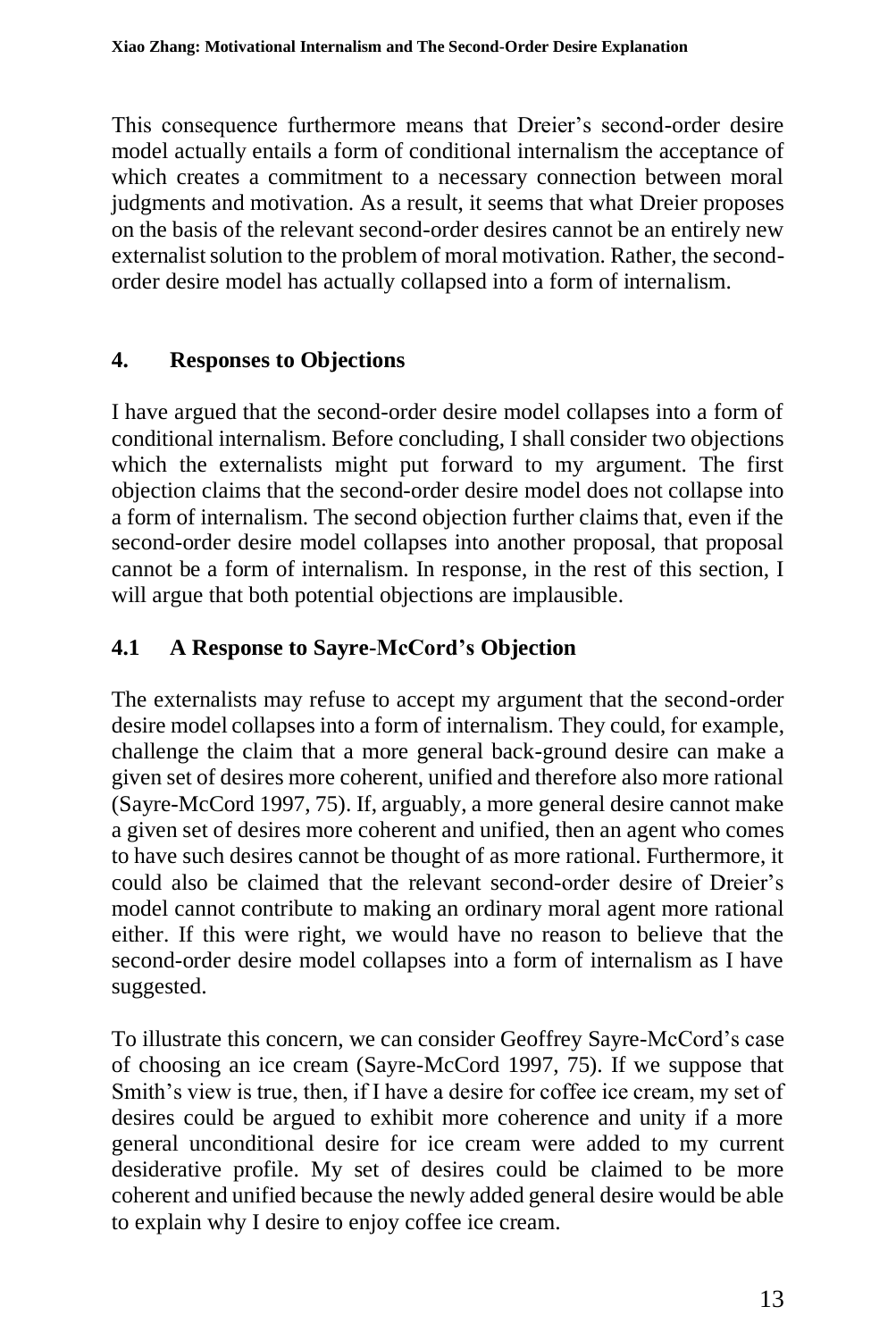In this situation, eating coffee ice cream will satisfy both my desire for coffee ice cream and my general unconditional desire for ice cream. Sayre-McCord then objects that it is not plausible to think that satisfying the previous two desires would make me any more rational than how rational I am with merely my original desire (Sayre-McCord 1997, 76). So, he thinks that adding more desires, including more general desires, to a desiderative profile cannot itself enhance an agent's rationality as Smith suggests.

It seems that the crucial dispute between Sayre-McCord and Smith is over whether adding a more general desire to an agent's desiderative profile can make the agent more rational. I think that Sayre-McCord is right in claiming that merely satisfying more desires cannot itself make an agent more rational. Yet, the number of satisfied desires is not what Smith's view of rationality is based on. The key point of his view is that sometimes adding a more general desire to an existing set of desires can make the set more coherent and unified. This is the real reason why Smith would think that adding a more general desire can in the previous case make my desire set more rationally preferable.

In the previous case, it is supposed that I initially have a desire to have coffee ice cream. Usually, my desire to have coffee ice cream will move me to get it when it is available. Despite this, if I only had this one desire, I would presumably often ask myself: why do I choose to have coffee ice cream rather than other flavours or even other kinds of dessert (Smith 1997, 94)? The desire to have coffee ice cream itself does not seem to be able to answer this question. Yet, if a general, unconditional desire to eat what I enjoy eating, for example, were added to my desire set, this more general desire would be able to explain my specific desire to have coffee ice cream. The desire to eat coffee ice cream would no longer appear to be arbitrary, but rather it would be well-supported by the more general desire. In this way, my desire set has turned out to be more coherent, unified and thus more rationally preferable.

### **4.2 A Response to Bromwich's Objection**

The externalists may continue to reject my argument by presenting Bromwich's (2010, 344; 2011, 75) challenge which claims that Smith's conditional internalism fails to capture the necessary connection between moral judgments and motivation. According to Bromwich, once practical rationality is inserted between moral judgments and motivation, it becomes unclear whether the motivation is still internal or built in to those moral judgments. Factors external to moral judgments—such as practical rationality—are now necessary for moral judgments to cause motivation.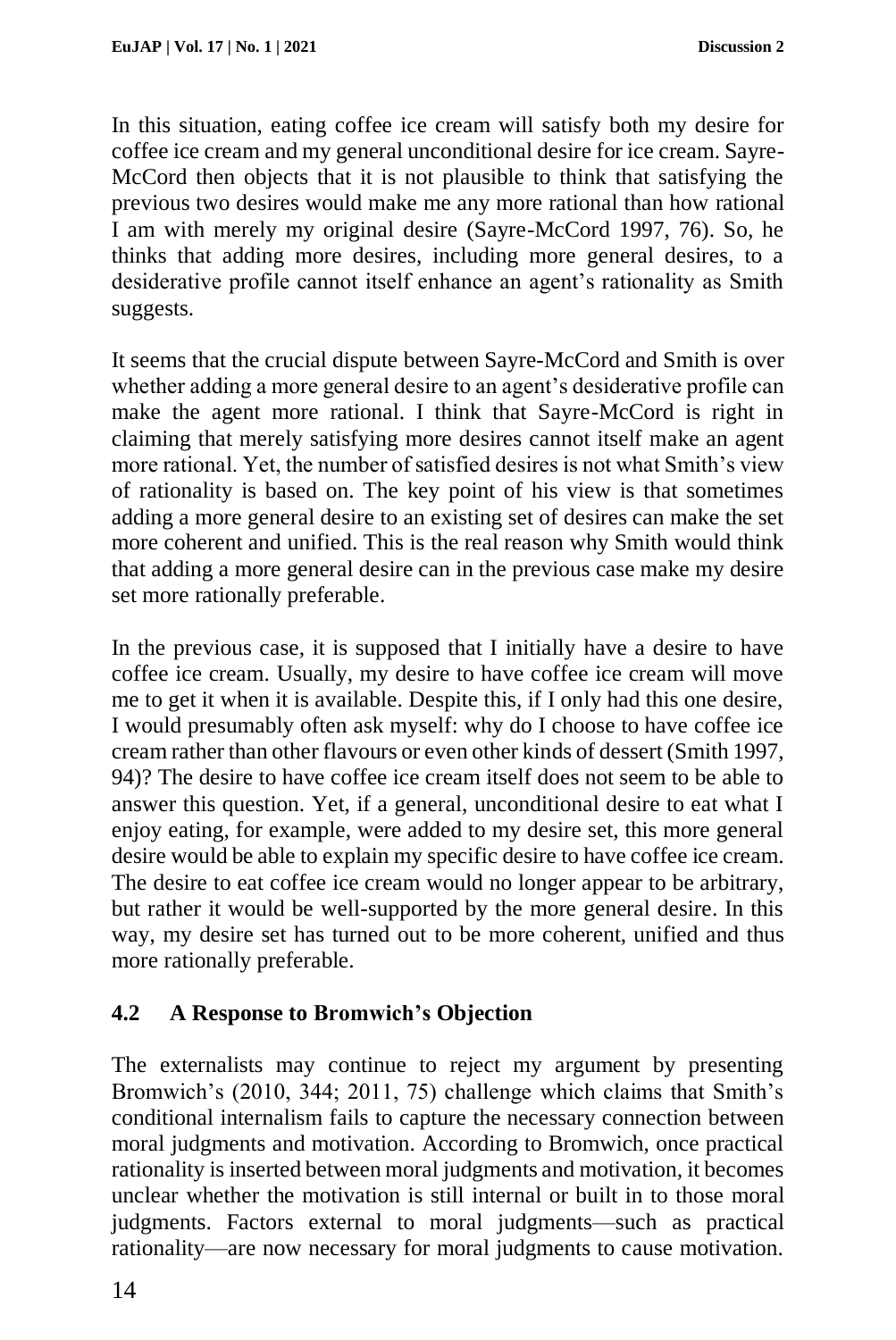Arguably, it is not an agent's moral judgments that produce motivation, but rather it is an agent's disposition towards coherence required by practical rationality that produces motivation to act accordingly (Bromwich 2011, 75; Svavarsdóttir 1999, 165). As a result, the necessary connection that is supposed to exist between moral judgments and motivation actually exists between an agent's disposition towards coherence and her motivation. If Bromwich's objection were right, then Smith's conditional internalism would not be regarded as an internalist view, and this furthermore means that even if the second-order desire model does collapse, it does not collapse into a form of internalism.

In order to see why Bromwich's challenge is implausible to accept, let us first consider why Smith thinks that moral judgments produce motivation essentially. Smith begins by analysing the concepts employed in moral judgments (in a similar way as we could try to analyse other concepts). Take the concept of 'a bachelor' for illustration. When I think that Mark is a bachelor, what I am thinking of is that Mark is a male and unmarried. This is because the concept of bachelorhood can be reductively analysed in terms of being male and unmarriedness. Similarly, Smith claims that moral concepts can be reductively understood to be about reasons for actions (Smith 1994, 62). When an action is judged to be right or wrong, a part of this thought is always that there are at least some reasons either to perform or refrain from doing the action.

The content of an agent's moral judgments, that is, the content of the thought that there are reasons for actions can be investigated further. Smith's (1994, 151-152) proposal is that, when an agent believes that there are reasons for her to carry out a certain action, she essentially believes that her fully rational version would want her to do that action in the actual situation she is in. So, for example, an agent's judgment that it is right to help innocent people is a judgment about what she has reasons to do. And, the content of this judgment, according to Smith, is that her fully rational version would want the agent to help the innocent in the situation she is in.

At this point, based on the content of her moral judgments, the agent has two options: either she will desire to help those innocent people to get rid of the plight or she will lack that desire. As I have discussed in Section 3, because practical rationality can be thought to consist at least in part of a disposition to have coherent mental states, a practically rational agent is disposed towards coherence. It is then plausible to suggest that a desire to help innocent people coheres better with the belief according to which the agent's fully rational version would want her to help the innocent. This means that, when an agent is practically rational, she will desire to act in accordance with her moral judgments, or so Smith argues.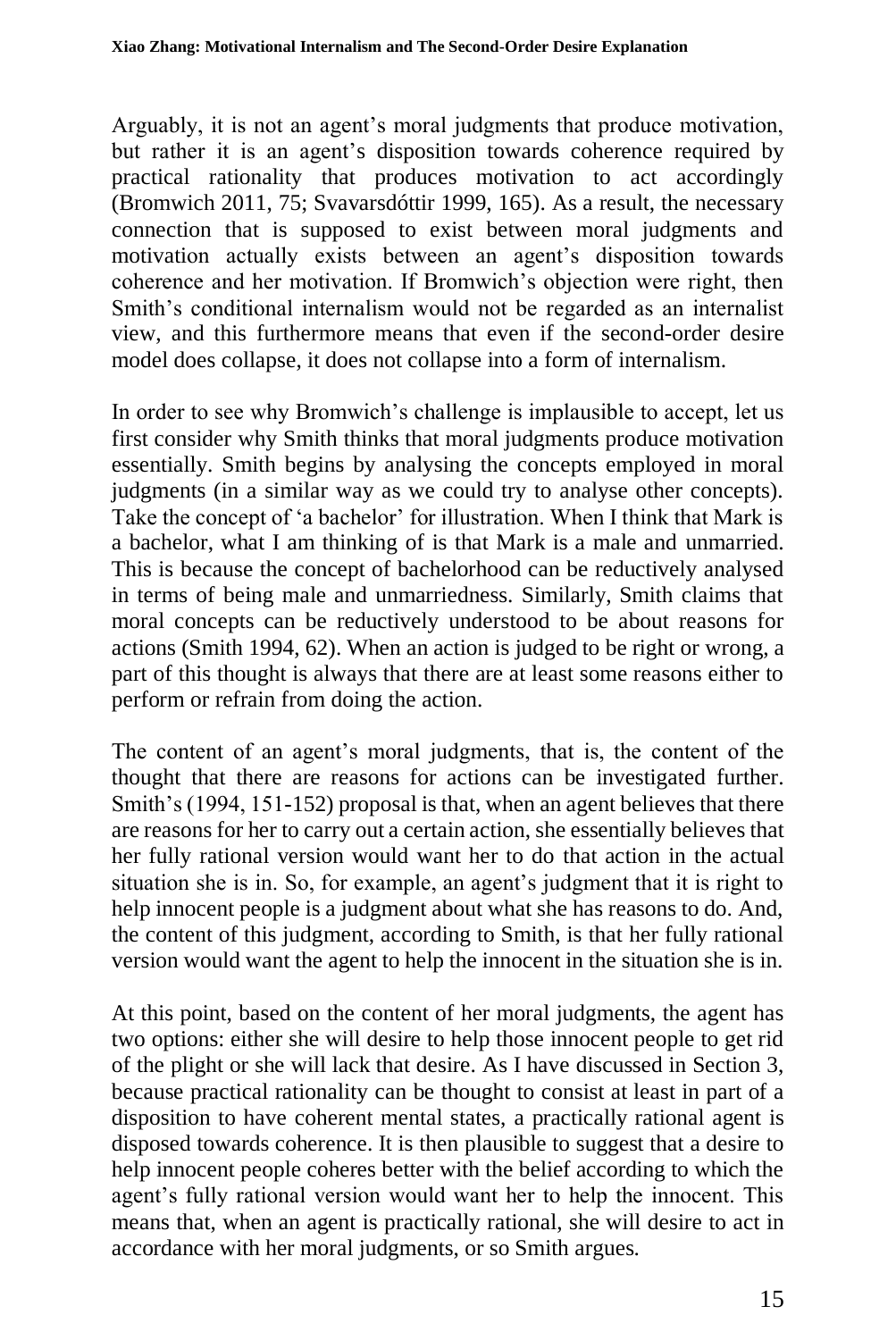The above discussion shows that an agent's disposition towards coherence plays an important role in Smith's explanation of how moral judgments produce motivation. But it would be implausible to thus claim that there actually exists a necessary connection between an agent's disposition towards coherence and her motivation as Bromwich does. Bromwich's challenge claims that it is an agent's disposition towards coherence that produces motivation. In contrast, Smith's own explanation suggests that it is an agent's moral judgment that produces corresponding motivation. On Smith's view, an agent's disposition towards coherence does not cause motivation, but rather it causes her motivation to cohere with the content of her moral judgment. The problem with Bromwich's challenge is that it mistakes the causal role that a moral judgment plays for the causal role that an agent's disposition towards coherence plays within Smith's conditional internalism. Given that Bromwich's challenge is based on misunderstanding of Smith's view, we should still believe that there exists a reliable connection between moral judgments and motivation within Smith's internalist framework.

### **5. Conclusion**

In this paper, I have argued that Dreier's second-order desire model collapsed into a form of internalism and thus cannot be available as an externalist option. We normally assume that a rational agent who has made a genuine moral judgment about what the right thing to do is has at least some motivation to perform that action, otherwise, she would be thought of as less coherent. I explained how rationality can be used to account for previous intuitions. It turns out that rationality itself requires that a rational agent has a second-order desire to desire what she judges to be right so that this desire makes the agent's set of desires more unified and coherent. Furthermore, because a rational agent who has the relevant second-order desire is disposed towards coherence, she will have some motivation to act in accordance with her moral judgments. As a consequence, Dreier's second-order desire model collapses into a form of internalism that is conditional on rationality. This also means that Dreier's second-order desire model cannot be used as an externalist alternative to explain the reliable connection between moral judgments and motivation.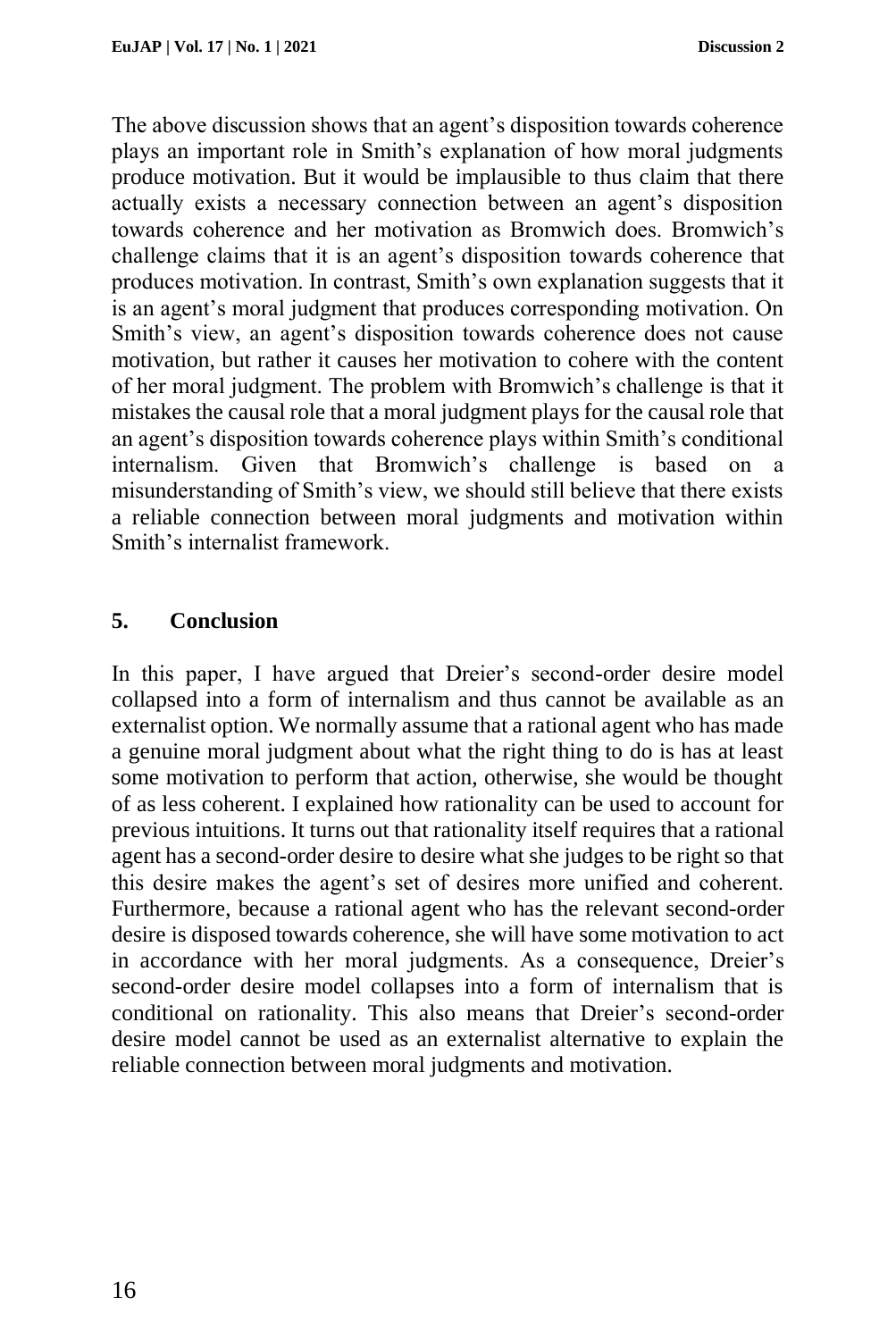## **Acknowledgments**

I would like to thank two anonymous reviewers for this journal for their extremely helpful comments.

# **REFERENCES**

- Blackburn, Simon. 1998. *Ruling Passions: A Theory of Practical Reasoning*. Oxford: Clarendon Press.
- Brink, David. 1989. *Moral Realism and the Foundation of Ethics*. Cambridge: Cambridge University Press.
	- ———. 1997. 'Moral Motivation'. *Ethics* 108 (1): 4-32. https://doi.org/10.1086/233786.
- Bromwich, Danielle. 2010. 'Clearing Conceptual Space for Cognitivist Motivational Internalism'. *Philosophical Studies* 148 (3): 343- 367.

https://doi.org/10.1007/s11098-008-9331-0.

- ———. 2011. 'How Not to Argue for Motivational Internalism'. In *New Waves in Ethics*, edited by Thom Brooks, 64-87. London: Palgrave Macmillan.
- Copp, David. 1995. 'Moral Obligation and Moral Motivation'. *Canadian Journal of Philosophy* Supplementary Volume 21: 187-219. https://doi.org/10.1080/00455091.1995.10717438.
- ———. 1997. 'Belief, Reason, and Motivation: Michael Smith's "The Moral Problem"'. *Ethics* 108 (1): 33-54. https://doi.org/10.1086/233787.
- Cuneo, Terence. 1999. 'An Externalist Solution to the "Moral Problem"'. *Philosophy and Phenomenological Research* 59 (2): 359-380. https://doi.org/10.2307/2653676.
- Dreier, James. 2000. 'Dispositions and Fetishes: Externalist Models of Moral Motivation'. *Philosophy and Phenomenological Research* 61 (3): 619-638.

https://doi.org/10.2307/2653615.

- Gibbard, Allan. 1990. *Wise Choices, Apt Feelings: A Theory of Normative Judgment*. Oxford: Clarendon Press.
- ———. 2003. *Thinking How to Live*. Cambridge, MA: Harvard University Press.
- Lillehammer, Hallvard. 1997. 'Smith on Moral Fetishism'. *Analysis* 57 (3): 187-195. https://doi.org/10.1093/analys/57.3.187. https://doi.org/10.1093/analys/57.3.187.
- Miller, Alexander. 2003. *An Introduction to Contemporary Metaethics*. Cambridge: Polity Press.